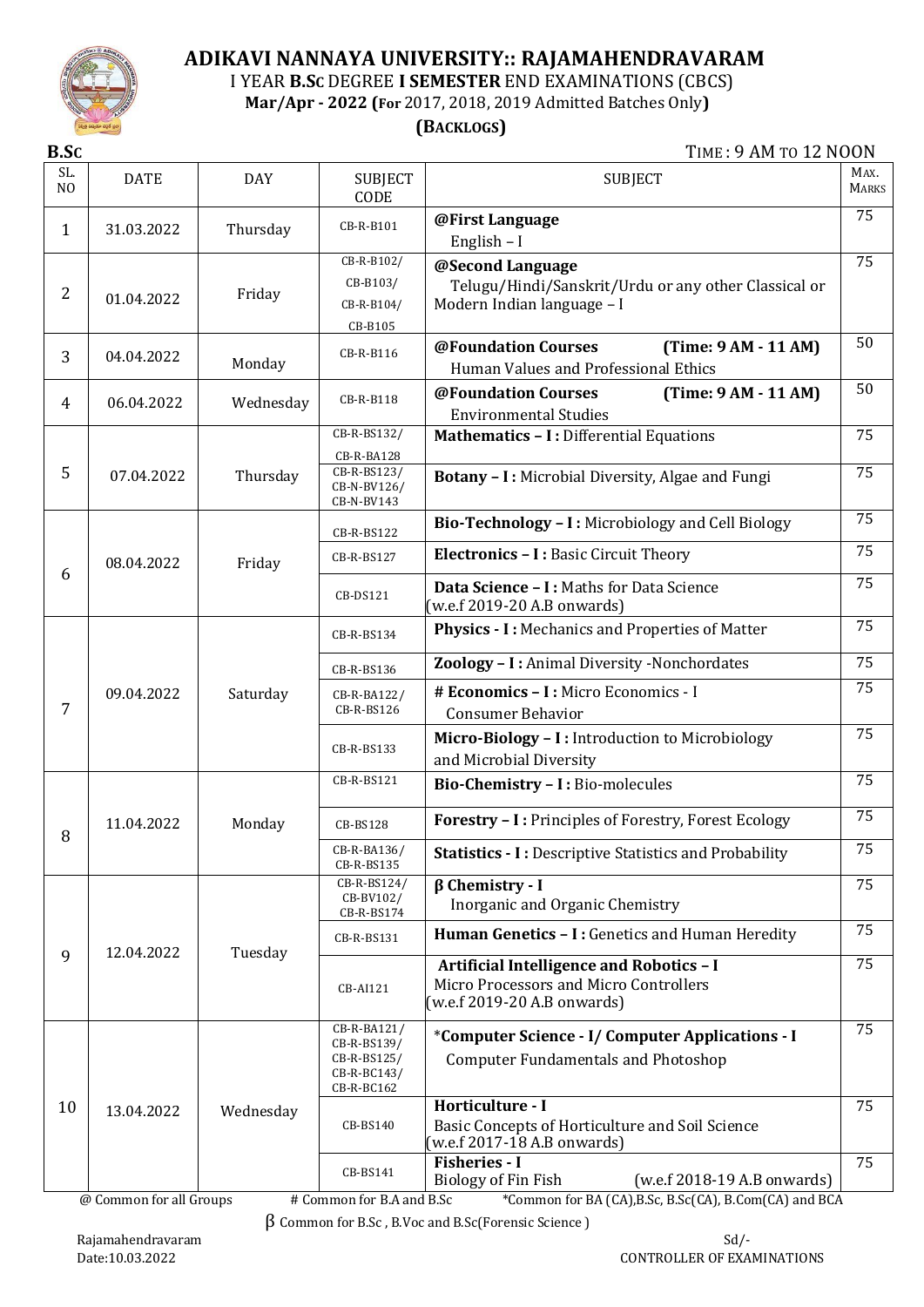

 **ADIKAVI NANNAYA UNIVERSITY:: RAJAMAHENDRAVARAM** I YEAR **B.SC(FORENSIC SCIENCE)** DEGREE **I SEMESTER** END EXAMINATIONS (CBCS)

**Mar/Apr - 2022 ( For** 2017, 2018, 2019 Admitted Batches Only**)**

#### **(BACKLOGS)**

**B.SC(FORENSIC SCIENCE)** TIME : 9 AM TO 12 NOON

|            | D''OLI L'AUTININ' DATENCE I<br>$11ML$ , $2$ $M$ $N$ , $10$ , $12$ , $N$ $N$ $N$ |            |              |                                                                                                |                                                                                    |    |
|------------|---------------------------------------------------------------------------------|------------|--------------|------------------------------------------------------------------------------------------------|------------------------------------------------------------------------------------|----|
| SL.<br>NO. | <b>DATE</b>                                                                     | <b>DAY</b> | <b>CODE</b>  | <b>SUBJECT</b>                                                                                 | MAX.<br><b>MARKS</b>                                                               |    |
| 1          | 31.03.2022                                                                      | Thursday   | CB-R-B101    | @First Language<br>English - I                                                                 | 75                                                                                 |    |
| 2          | 04.04.2022                                                                      | Monday     | $CR-R-B116$  | $(Time: 9 AM - 11 AM)$<br>@Foundation Courses<br>Human Values and Professional Ethics          | 50                                                                                 |    |
| 3          | 06.04.2022                                                                      | Wednesday  | CB-R-B117    | <b>\$ Foundation Courses</b><br>(Time: 9 AM - 11 AM)<br>Communication and Soft Skills - I      | 50                                                                                 |    |
|            | 08.04.2022                                                                      | Friday     | CB-BS171     | <b>Fundamentals of Computers</b><br>(For 2017-18 A.B only)                                     | 75                                                                                 |    |
| 4          |                                                                                 |            | CB-R-BS171   | <b>Fundamentals of Computers</b><br>$(w.e.f 2018-19 A.B$ onwards)                              | 75                                                                                 |    |
|            |                                                                                 | Saturday   | CB-BS172     | Introduction and Development of Forensic Science<br>(For 2017-18 A.B only)                     | 75                                                                                 |    |
| 5          | 09.04.2022                                                                      |            | CB-R-BS172   | Introduction and Development of Forensic Science<br>Criminology<br>(w.e.f 2018-19 A.B onwards) | 75                                                                                 |    |
|            |                                                                                 |            | $CB-BS174$   | (For 2017-18 A.B only)<br><b>Court Testimony</b>                                               | 75                                                                                 |    |
| 6          | 12.04.2022                                                                      |            | Tuesday      | CB-R-BS124/<br>CB-BV102/<br>CB-R-BS174                                                         | $\beta$ Inorganic Chemistry and Organic Chemistry-1<br>(w.e.f 2018-19 A.B onwards) | 75 |
|            |                                                                                 |            | $CB-BS173$   | (For 2017-18 A.B only)<br>Divisions of Forensic Science                                        | 75                                                                                 |    |
| 7          | 13.04.2022                                                                      | Wednesday  | $CB-R-BS173$ | Various Divisions Of Forensic Science Laboratory<br>(w.e.f 2018-19 A.B onwards)                | 75                                                                                 |    |

 $@Common$  for all Groups  $$\beta$$  Common for B.Sc, B.Sc(Forensic Science) and B.Voc(courses)



\$ Common for BCA , B.Sc (Animation) & B.Sc(Forensic Science) I YEAR **B.SC(ANIMATION)** DEGREE **I SEMESTER** END EXAMINATIONS (CBCS) **Mar/Apr - 2022 (For** 2017, 2018, 2019 Admitted Batches Only**)**

#### **(BACKLOGS)**

**B.SC(ANIMATION)** TIME : 9 AM TO 12 NOON

| SL.<br>N <sub>O</sub> | <b>DATE</b> | <b>DAY</b> | CODE                                                             | <b>SUBJECT</b>                                                                             | MAX.<br><b>MARKS</b> |
|-----------------------|-------------|------------|------------------------------------------------------------------|--------------------------------------------------------------------------------------------|----------------------|
|                       | 31.03.2022  | Thursday   | $CR-R-B101$                                                      | @First Language<br>English - I                                                             | 75                   |
| 2                     | 04.04.2022  | Monday     | $CR-R-B116$                                                      | (Time: 9 AM - 11 AM)<br><b>@Foundation Courses</b><br>Human Values and Professional Ethics | 50                   |
| 3                     | 06.04.2022  | Wednesday  | $CB-R-B117$                                                      | (Time: 9 AM - 11 AM)<br>\$ Foundation Courses<br>Communication and Soft Skills - I         | 50                   |
| 4<br>08.04.2022       |             | CB-BS191   | Computer Fundamentals and C-Language<br>$(For 2017-18 A.B only)$ | 75                                                                                         |                      |
|                       |             | Friday     | CB-R-BS191                                                       | Computer Fundamentals and C-Language<br>(w.e.f 2018-19 A.B onwards)                        | 50                   |
|                       | 09.04.2022  | Saturday   | CB-BS192                                                         | $(For 2017-18 A.B only)$<br>Photoshop                                                      | 75                   |
| 5                     |             |            | CB-R-BS192                                                       | Art Foundation<br>(w.e.f 2018-19 A.B onwards)                                              | 50                   |
|                       | 11.04.2022  | Monday     | CB-BS193                                                         | (For 2017-18 A.B only)<br><b>Basics of Animation</b>                                       | 75                   |
| 6                     |             |            | CB-R-BS193                                                       | $(w.e.f 2018-19 A.B$ onwards)<br>Digital Imaging                                           | 50                   |
| 7                     | 13.04.2022  | Wednesday  | CB-R-BS194                                                       | 2D Graphic<br>w.e.f $2018-19$ A.B onwards)                                                 | 50                   |

@Common for all Groups \$ Common for BCA , B.Sc (Animation) & B.Sc(Forensic Science)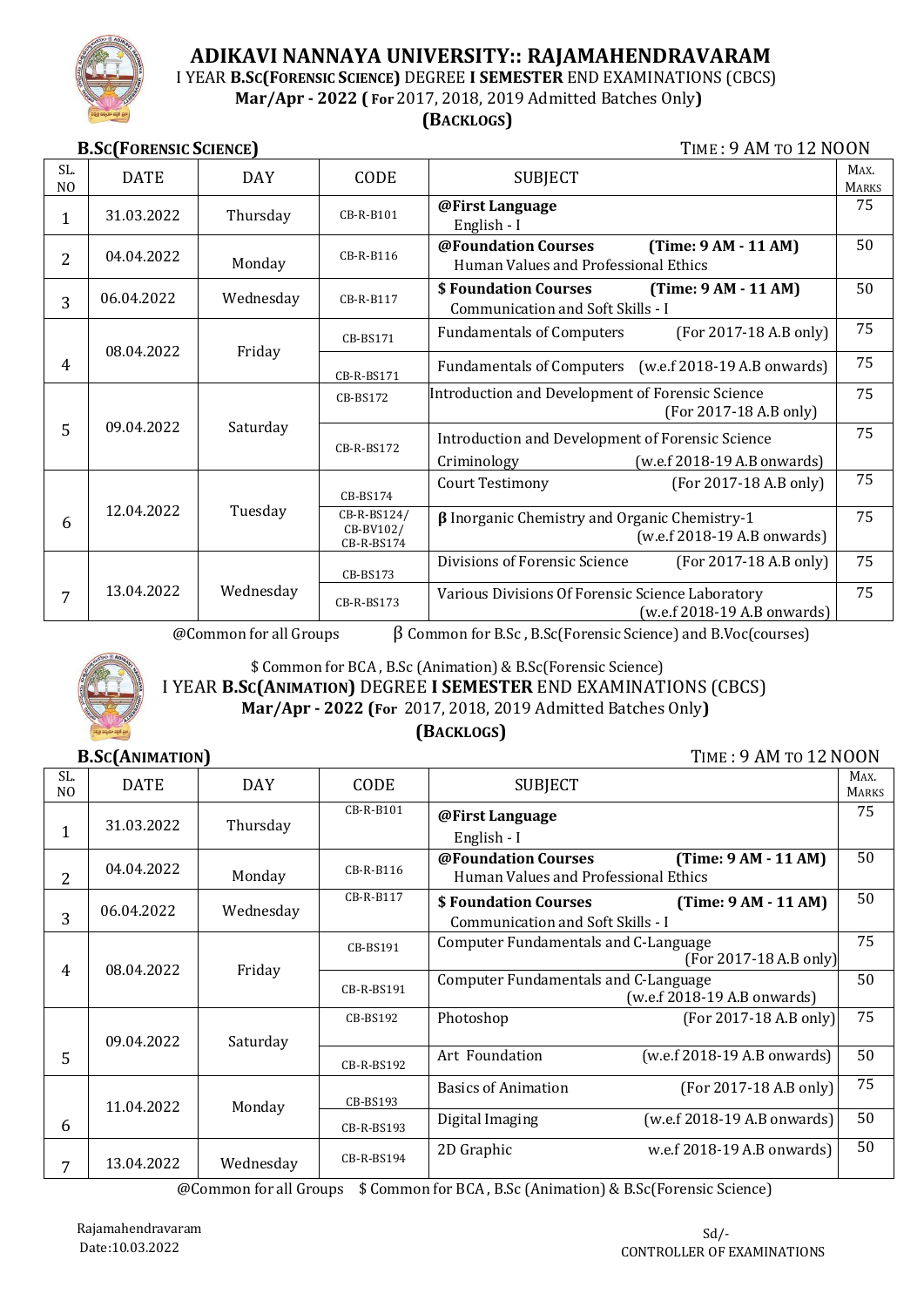

I YEAR **B.SC(FOOD TECHNOLOGY)** DEGREE **I SEMESTER** END EXAMINATIONS (CBCS)

**Mar/Apr - 2022 (For** 2017, 2018, 2019 Admitted Batches Only**)**

## **(BACKLOGS)**

**B.SC(FOOD TECHNOLOGY)** TIME : 9 AM TO 12 NOON

|                       | 1001200011000011 |            |             |                                                                                     |    |
|-----------------------|------------------|------------|-------------|-------------------------------------------------------------------------------------|----|
| SL.<br>N <sub>O</sub> | <b>DATE</b>      | <b>DAY</b> | <b>CODE</b> | <b>SUBJECT</b>                                                                      |    |
| $\mathbf{1}$          | 31.03.2022       | Thursday   | CB-R-B101   | @First Language<br>English $-I$                                                     |    |
|                       |                  |            | CB-R-B102/  | @Second Language                                                                    | 75 |
| 2                     |                  |            | $CB-B103/$  | Telugu/Hindi/Sanskrit/Urdu or any                                                   |    |
|                       | 01.04.2022       | Friday     | CB-R-B104/  | other Classical or Modern Indian                                                    |    |
|                       |                  |            | CB-B105     | language – I                                                                        |    |
| 3                     | 04.04.2022       | Monday     | CB-R-B116   | @Foundation Courses<br>(Time: 9 AM - 11 AM)<br>Human Values and Professional Ethics | 50 |
| 4                     | 06.04.2022       | Wednesday  | CB-R-B118   | <b>@Foundation Courses</b><br>(Time: 9 AM - 11 AM)<br><b>Environmental Studies</b>  | 50 |
| 5                     | 09.04.2022       | Saturday   | CB-BS186    | Food Production Trends and Human Nutrition -I                                       | 75 |
| 6                     | 11.04.2022       | Monday     | CB-BS187    | Fundamentals of Food Chemistry - I                                                  | 75 |
| 7                     | 13.04.2022       | Wednesday  | CB-BS188    | Fundamentals of Food Microbiology - I                                               | 75 |

@ Common for all Groups

Rajamahendravaram Sd/-Date:10.03.2022 CONTROLLER OF EXAMINATIONS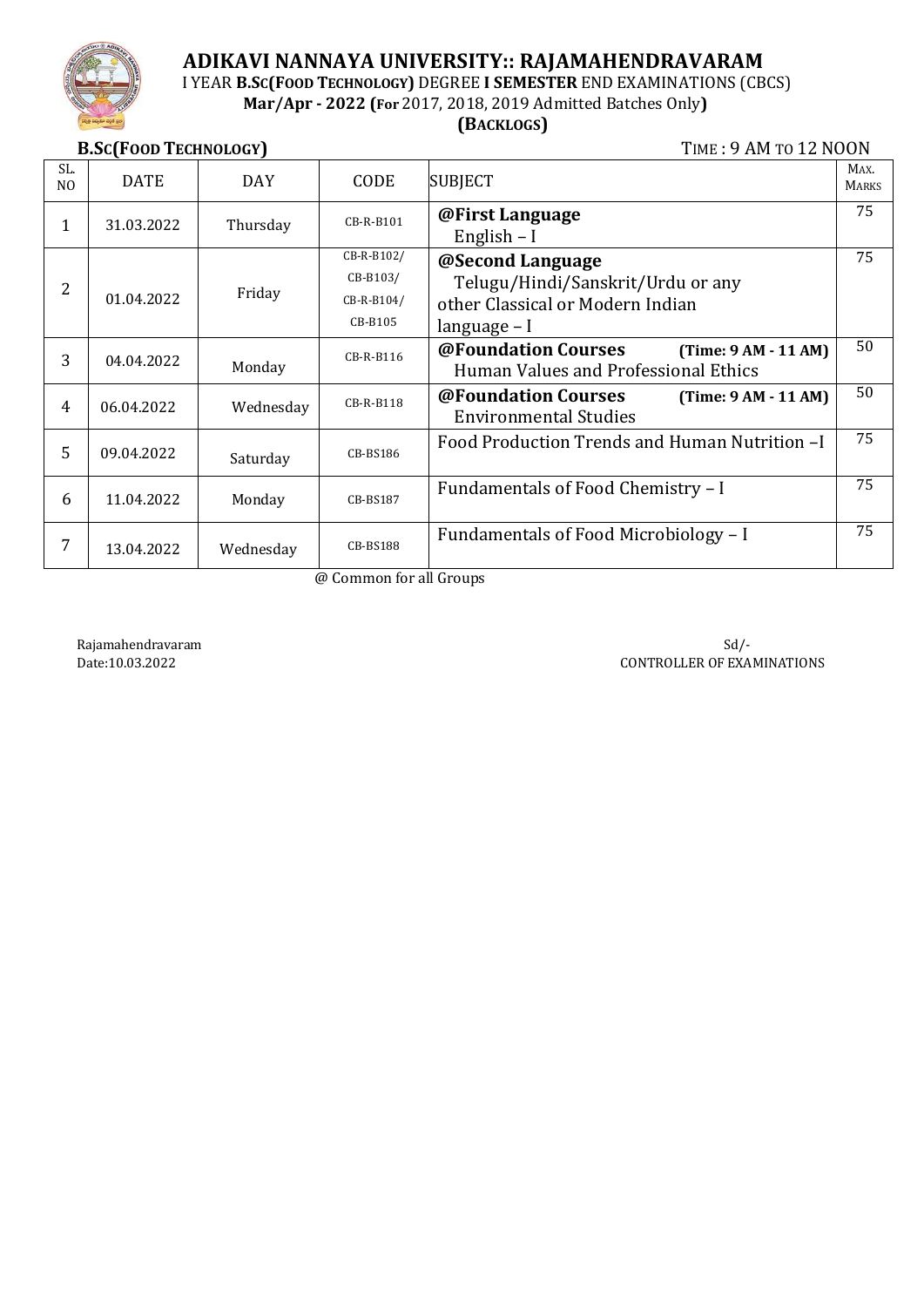

**ADIKAVI NANNAYA UNIVERSITY :: RAJAMAHENDRAVARAM B.Voc (Bachelor of Vocation) Course I Semester EXAMINATIONS(CBCS)**

**Mar/Apr - 2022 (For** 2018, 2019 Admitted Batches Only**)**

**(BACKLOGS)**

|                               | <b>B.Voc</b> |           |                                                                                                                                                                |                                                                                                                                                                |                                                                                                           | TIME: 9 AM TO 12 NOON                                                                                                                 |                         |
|-------------------------------|--------------|-----------|----------------------------------------------------------------------------------------------------------------------------------------------------------------|----------------------------------------------------------------------------------------------------------------------------------------------------------------|-----------------------------------------------------------------------------------------------------------|---------------------------------------------------------------------------------------------------------------------------------------|-------------------------|
|                               |              |           | <b>HORTICULTURE</b>                                                                                                                                            | <b>AGRICULTURE</b>                                                                                                                                             | <b>FOOD</b><br><b>TECHNOLOGY</b>                                                                          | <b>INDUSTRIAL</b><br><b>AQUACULTUR</b><br>E AND<br><b>FISHERIES</b>                                                                   |                         |
| S.<br>$\mathbf N$<br>$\bf{o}$ | Date         | Day       | Name of the<br><b>Subject</b>                                                                                                                                  | Name of the<br><b>Subject</b>                                                                                                                                  | Name of the<br><b>Subject</b>                                                                             | Name of the<br><b>Subject</b>                                                                                                         | <b>Max</b><br>Mark<br>S |
| 1                             | 31.03.2022   | Thursday  | English<br>Communication<br>Skills - I<br>$(CB-BV101)$                                                                                                         | English<br>Communication<br>Skills - I<br>$(CB-BV101)$                                                                                                         | English<br>Communication<br>Skills - I<br>$(CB-BV101)$                                                    | English<br>Communicatio<br>n Skills - I<br>$(CB-BV101)$                                                                               | 75                      |
| 2                             | 06.04.2022   | Wednesday | Economics<br>$(for (2018-19AB))$<br>$(CB-BV123/143)$<br>@ Environmental<br>Studies<br>(w.e.f 2019-20AB)<br>(Max Marks:50)<br>(Time: 9AM-11AM)<br>$(CB-R-B118)$ | Economics<br>$(for (2018-19AB))$<br>$(CB-BV123/143)$<br>@ Environmental<br>Studies<br>(w.e.f 2019-20AB)<br>(Max Marks:50)<br>(Time: 9AM-11AM)<br>$(CB-R-B118)$ | @ Environmental<br>Studies<br>(Max Marks:50)<br>$(Time:9AM-11AM)$<br>$(CB-R-B118)$                        | Zoology<br>$(CB-BV103)$                                                                                                               | 75                      |
| 3                             | 07.04.2022   | Thursday  | Fundamentals of<br><b>Plant Pathology</b><br>$(CB-BV124)$                                                                                                      | Introduction to<br>Botany and<br>Agriculture<br>$(for (2018-19AB))$<br>$(CB-BV144)$<br>Fundamentals of<br>Genetics<br>(w.e.f 2019-20AB)<br>$(CB-N-BV144)$      | <b>Food Production</b><br>Trends and<br><b>Human Nutrition</b><br>$(CB-BV186)$                            | <b>Biology of</b><br>Fishes<br>$(CB-BV104)$                                                                                           | 75                      |
| $\overline{4}$                | 08.04.2022   | Friday    | Principles of<br>Horticulture<br>$(CB-BV125)$                                                                                                                  | Introduction to<br>Agronomy<br>$(CB-BV145)$                                                                                                                    | Fundamentals of<br>Food Microbiology<br>$(CB-BV187)$                                                      | Principles of<br>Aquaculture<br>$(CB-BV105)$                                                                                          | 75                      |
| 5                             | 09.04.2022   | Saturday  | <b>Introductory Crop</b><br>Physiology<br>$(CB-BV126)$                                                                                                         | <b>Introduction to Soil</b><br>Science<br>$(CB-BV146)$                                                                                                         | Fundamentals of<br>Food Chemistry<br>(CB-BV188)                                                           | Fresh Water<br>Aquaculture<br>$(CB-BV106)$                                                                                            | 75                      |
| 6                             | 12.04.2022   | Tuesday   | $\beta$ Chemistry - I<br>Inorganic and<br>Organic Chemistry<br>$(CB-R-BS124/$<br>CB-BV102/<br>CB-R-BS174)                                                      | $\beta$ Chemistry - I<br>Inorganic and<br>Organic Chemistry<br>$(CB-R-BS124/$<br>CB-BV102/<br>CB-R-BS174)                                                      | $\beta$ Chemistry - I<br>Inorganic and<br>Organic Chemistry<br>$(CB-R-BS124/$<br>CB-BV102/<br>CB-R-BS174) | $\beta$ Chemistry - I<br>Inorganic and<br>Organic<br>Chemistry<br>$(CB-R-$<br><b>BS124/CB-</b><br><b>BV102/</b><br><b>CB-R-BS174)</b> | 75                      |

@ Common for all Groups

β Common for B.Sc , B.Sc(Forensic Science) and B.Voc(courses)

Rajamahendravaram Sd/-Date:10.03.2022 CONTROLLER OF EXAMINATIONS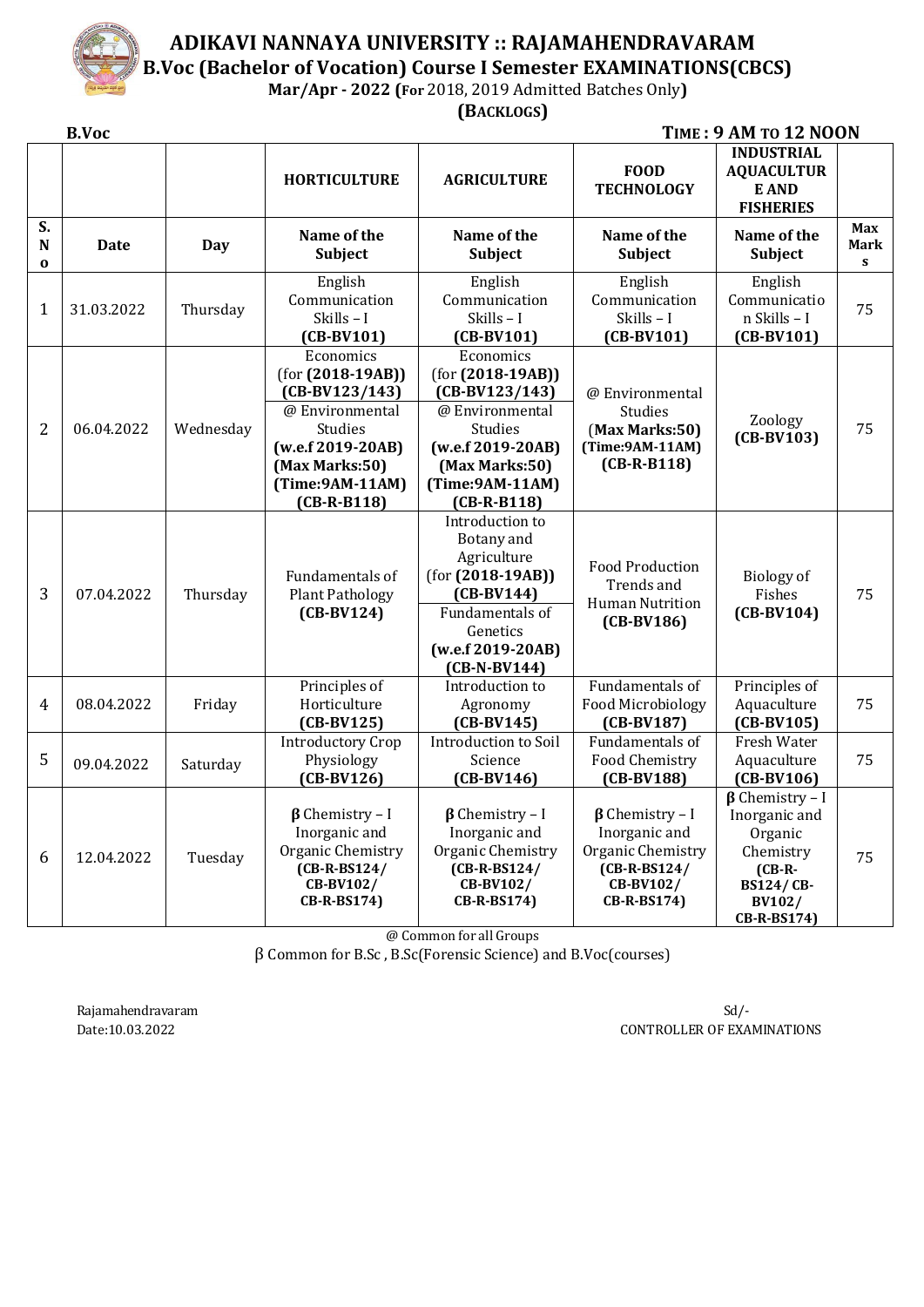

I YEAR **B.COM(GENERAL)** DEGREE **I SEMESTER** END EXAMINATIONS (CBCS)

**Mar/Apr - 2022 (For** 2017, 2018, 2019 Admitted Batches Only**)**

**(BACKLOGS)**

**B.COM(GENERAL)** TIME : 9 AM TO 12 NOON

| SL.<br>NO. | <b>DATE</b> | <b>DAY</b> | CODE                      | <b>SUBJECT</b>                                                                               | MAX.<br><b>MARKS</b> |
|------------|-------------|------------|---------------------------|----------------------------------------------------------------------------------------------|----------------------|
| 1          | 31.03.2022  | Thursday   | CB-R-B101                 | @First Language<br>English - I                                                               |                      |
|            |             |            | CB-R-B102/                | @Second Language                                                                             | 75                   |
| 2          |             | Friday     | CB-B103/                  | Telugu/Hindi/Sanskrit/Urdu or any                                                            |                      |
|            | 01.04.2022  |            | $CB-R-B104/$              | other Classical or Modern Indian                                                             |                      |
|            |             |            | CB-B105                   | language – I                                                                                 |                      |
| 3          | 04.04.2022  | Monday     | $CB-R-B116$               | <b>@Foundation Courses</b><br>$(Time: 9 AM - 11 AM)$<br>Human Values and Professional Ethics | 50                   |
| 4          | 06.04.2022  | Wednesday  | $CB-R-B118$               | <b>@Foundation Courses</b><br>(Time: 9 AM - 11 AM)<br><b>Environmental Studies</b>           | 50                   |
| 5          | 09.04.2022  | Saturday   | CB-R-BC121/<br>CB-R-BC141 | ¥ Accounting - I                                                                             | 75                   |
| 6          | 11.04.2022  | Monday     | CB-R-BC122/<br>CB-R-BC142 | ¥ Business Organization and Management                                                       | 75                   |
| 7          | 13.04.2022  | Wednesday  | CB-R-BC123                | Business Economics - I                                                                       | 75                   |

 $@Common for all Groups \t\yen @Common for B. Com (Gen & CA)$ 



## **ADIKAVI NANNAYA UNIVERSITY:: RAJAMAHENDRAVARAM**

I YEAR **B.COM(CA)** DEGREE **I SEMESTER** END EXAMINATIONS (CBCS) **Mar/Apr - 2022 (For** 2017, 2018, 2019 Admitted Batches Only**) (BACKLOGS)**

**B.COM(CA)** TIME : 9 AM TO 12 NOON

|                       | p. 0011   011 |            |                                                                        |                                                                                                           |                      |  |
|-----------------------|---------------|------------|------------------------------------------------------------------------|-----------------------------------------------------------------------------------------------------------|----------------------|--|
| SL.<br>N <sub>O</sub> | <b>DATE</b>   | <b>DAY</b> | CODE                                                                   | <b>SUBJECT</b>                                                                                            | MAX.<br><b>MARKS</b> |  |
| 1                     | 31.03.2022    | Thursday   | $CR-R-B101$                                                            | @First Language<br>English $-I$                                                                           |                      |  |
| 2                     | 01.04.2022    | Friday     | $CB-R-B102/$<br>CB-B103/<br>CB-R-B104/<br>CB-B105                      | @Second Language<br>Telugu/Hindi/Sanskrit/Urdu or any<br>other Classical or Modern Indian<br>language – I | 75                   |  |
| 3                     | 04.04.2022    | Monday     | CB-R-B116                                                              | @Foundation Courses<br>(Time: 9 AM - 11 AM)<br>Human Values and Professional Ethics                       | 50                   |  |
| 4                     | 06.04.2022    | Wednesday  | CB-R-B118                                                              | <b>@Foundation Courses</b><br>(Time: 9 AM - 11 AM)<br><b>Environmental Studies</b>                        | 50                   |  |
| 5                     | 09.04.2022    | Saturday   | CB-R-BC121/<br>CB-R-BC141                                              | ¥ Accounting - I                                                                                          | 75                   |  |
| 6                     | 11.04.2022    | Monday     | CB-R-BC122/<br>CB-R-BC142                                              | ¥ Business Organization and Management                                                                    | 75                   |  |
| 7                     | 13.04.2022    | Wednesday  | CB-R-BA121/<br>CB-R-BS139/<br>CB-R-BS125/<br>CB-R-BC143/<br>CB-R-BC162 | *Computer Fundamentals and Photoshop                                                                      | 75                   |  |

@ Common for all Groups \*Common for BA (CA),B.Sc, B.Sc(CA),B.Com(CA)& BCA¥ Common for B.Com (Gen & CA)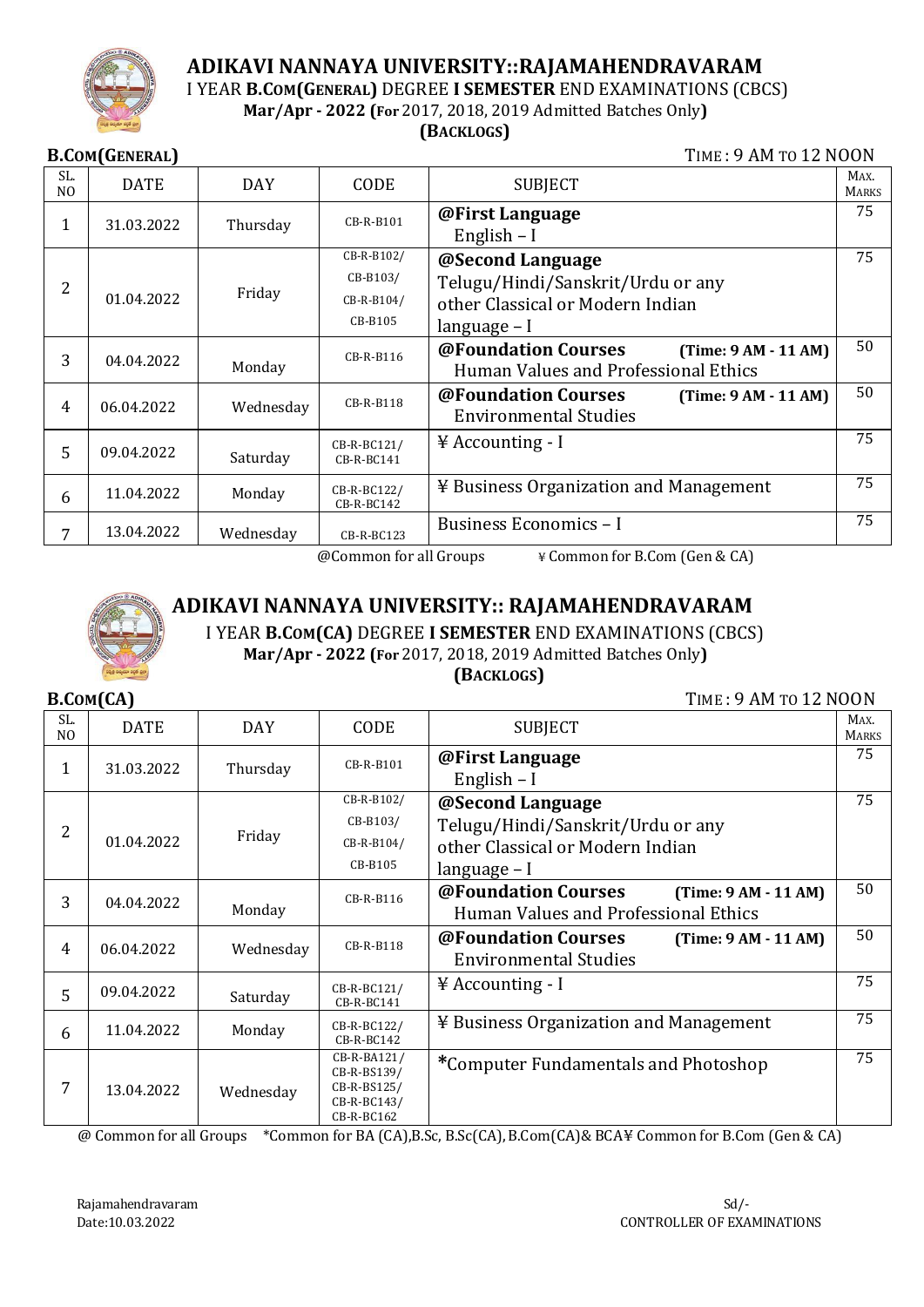

I YEAR **B.A** DEGREE **I SEMESTER** END EXAMINATIONS (CBCS)

**Mar/Apr - 2022 (For** 2017, 2018, 2019 Admitted Batches Only**)**

#### **(BACKLOGS)**

**B.A** TIME : 9 AM TO 12 NOON

| SL.<br>N <sub>O</sub> | <b>DATE</b> | <b>DAY</b> | CODE                                                                       | <b>SUBJECT</b>                                                                                                 | <b>MAX</b><br><b>MARKS</b> |
|-----------------------|-------------|------------|----------------------------------------------------------------------------|----------------------------------------------------------------------------------------------------------------|----------------------------|
| $\mathbf{1}$          | 31.03.2022  | Thursday   | CB-R-B101                                                                  | @First Language<br>English - I                                                                                 | 75                         |
| 2                     | 01.04.2022  | Friday     | $CB-R-B102/$<br>CB-B103/<br>CB-R-B104/<br>CB-B105                          | @Second Language<br>Telugu/Hindi/Sanskrit/Urdu or any other Classical or<br>Modern Indian language - I         | 75                         |
| 3                     | 04.04.2022  | Monday     | CB-R-B116                                                                  | @Foundation Courses<br>(Time: 9 AM - 11 AM)<br>Human Values and Professional Ethics                            | 50                         |
| $\overline{4}$        | 06.04.2022  | Wednesday  | CB-R-B118                                                                  | @Foundation Courses<br>(Time: 9 AM - 11 AM)<br><b>Environmental Studies</b>                                    | 50                         |
|                       |             |            | CB-R-BA126                                                                 | History - I: Ancient Indian History and Culture<br>(From Earliest times to 600A.D)                             | 75                         |
| 5                     | 07.04.2022  | Thursday   | CB-BA132                                                                   | Psychology - I : General Psychology - I                                                                        | 75                         |
|                       |             |            | CB-BA171                                                                   | <b>B.A Philosophy: Eastern Philosophy - I</b>                                                                  | 75                         |
|                       |             |            | CB-R-BA133                                                                 | <b>Public Administration - I</b><br>Theories of Public Administration                                          | $\overline{75}$            |
| 6                     | 08.04.2022  | Friday     | CB-BA123                                                                   | Special English - I<br>History of English Language and Literature-Literary<br>Forms and Terms Poetry and Prose | 75                         |
|                       |             |            | CB-BA172                                                                   | <b>B.A Philosophy: Western Philosophy -I</b>                                                                   | 75                         |
|                       | 09.04.2022  | Saturday   | CB-R-BA122/<br>$CB-R-BS126$                                                | # Economics - I<br>Micro Economics - Consumer Behavior                                                         | 75                         |
| 7                     |             |            | CB-BA139                                                                   | <b>Local Self Government</b><br>Rural Local Self Government                                                    | 75                         |
|                       |             |            | $CB-BA173$                                                                 | <b>B.A Philosophy: General and social Psychology-I</b>                                                         | 75                         |
|                       |             |            | CB-BA135                                                                   | Sociology - I: Basic concepts in Sociology                                                                     | 75                         |
|                       |             |            | $CB-BA124/$<br>CB-BS129                                                    | Geography - I: Geography of India                                                                              | 75                         |
| 8                     | 11.04.2022  | Monday     | CB-BA125                                                                   | Human Resource Management - I<br>General Management and Organizational Behavior                                | 75                         |
|                       |             |            | CB-R-BA137                                                                 | Special Telugu - I : Special Telugu                                                                            | 75                         |
| 9                     | 12.04.2022  | Tuesday    | CB-R-BA131                                                                 | <b>Political Science(Politics) - I</b><br><b>Basic Concepts of Political Science</b>                           | 75                         |
|                       |             |            | $CB-R-BA121/$<br>CB-R-BS139/<br>CB-R-BS125/<br>$CB-R-BC143/$<br>CB-R-BC162 | *Computer Applications - I<br><b>Computer Fundamentals and Photoshop</b>                                       | 75                         |
| 10                    | 13.04.2022  | Wednesday  | CB-BA134                                                                   | Social Work - I<br>Social Work Profession, Philosophy and Basic Social<br>Science concepts - I                 | 75                         |
|                       |             |            | CB-BA127                                                                   | <b>Journalism and Mass Communications - I</b><br>History of Journalism and Mass Media                          | 75                         |
|                       |             |            | CB-R-BA127                                                                 | Journalism and Mass Communications - I<br>History of Journalism in India                                       | 75                         |

@ Common for all Groups # Common for B.A and B.Sc \*Common for BA (CA),B.Sc, B.Sc(CA), B.Com(CA)& BCA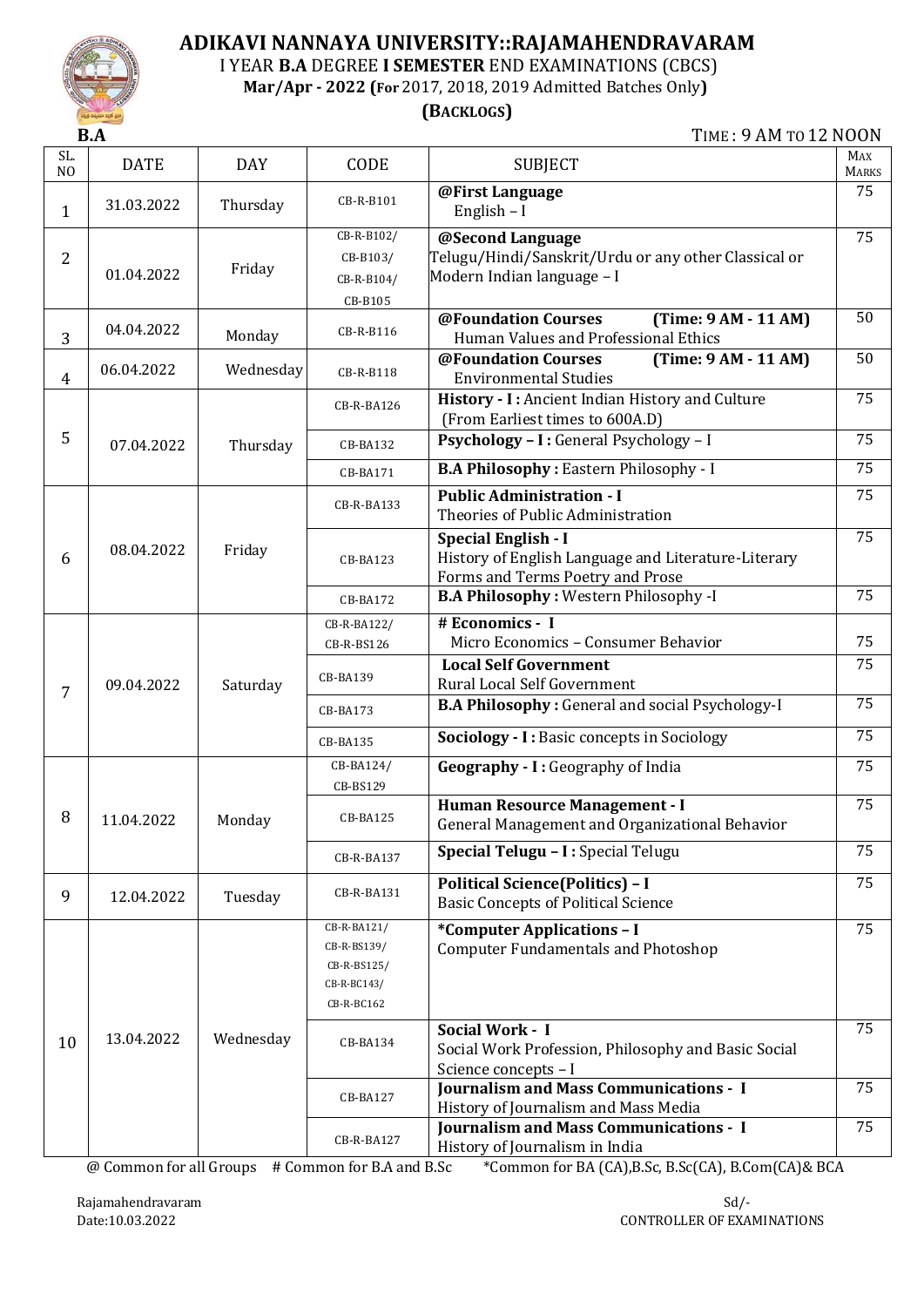

I YEAR **B.C.A** DEGREE **I SEMESTER** END EXAMINATIONS (CBCS)

**Mar/Apr - 2022 (For** 2017, 2018, 2019 Admitted Batches Only**)**

**(BACKLOGS)**

**B.C.A TIME: 9 AM TO 12 NOON** 

\$ Common for BCA , B.Sc(Animation)

| SL.<br>N <sub>O</sub> | <b>DATE</b> | <b>DAY</b> | CODE                                                                   | <b>SUBJECT</b>                                                                       |    |
|-----------------------|-------------|------------|------------------------------------------------------------------------|--------------------------------------------------------------------------------------|----|
| 1                     | 31.03.2022  | Thursday   | CB-R-B101                                                              | @First Language<br>English - I                                                       |    |
| $\overline{2}$        | 04.04.2022  | Monday     | CB-R-B116                                                              | @Foundation Courses<br>(Time: 9 AM - 11 AM)<br>Human Values and Professional Ethics  |    |
| 3                     | 06.04.2022  | Wednesday  | $CB-R-B117$                                                            | \$ Foundation Courses<br>$(Time: 9 AM - 11 AM)$<br>Communication and Soft Skills - I |    |
| $\overline{4}$        | 09.04.2022  | Saturday   | $CB-BC161$                                                             | <b>Elementary Mathematics</b>                                                        | 75 |
| 5                     | 11.04.2022  | Monday     | CB-R-BC163                                                             | Programming using - C                                                                |    |
| 6                     | 13.04.2022  | Wednesday  | CB-R-BA121/<br>CB-R-BS139/<br>CB-R-BS125/<br>CB-R-BC143/<br>CB-R-BC162 | *Computer Fundamentals and Photoshop                                                 |    |

@ Common for all Groups \*Common for BA (CA),B.Sc, B.Sc(CA), B.Com(CA)& & B.Sc(Forensic Science) BCA



# **ADIKAVI NANNAYA UNIVERSITY:: RAJAMAHENDRAVARAM**

I YEAR **B.B.A AND B.B.A(DIGITAL MARKETING)** DEGREE **I SEMESTER** END EXAMINATIONS

**Mar/Apr - 2022 (For** 2017, 2018, 2019 Admitted Batches Only**)(BACKLOGS)**

| R A AND R R A (DM) |  |  |
|--------------------|--|--|

| B.B.A AND B.B.A (DM)  |             |            |                         | TIME: 9 AM TO 12 NOON                                                                                                                |                      |
|-----------------------|-------------|------------|-------------------------|--------------------------------------------------------------------------------------------------------------------------------------|----------------------|
| SL.<br>N <sub>O</sub> | <b>DATE</b> | <b>DAY</b> | CODE                    | <b>SUBJECT</b>                                                                                                                       | MAX.<br><b>MARKS</b> |
| 1                     | 31.03.2022  | Thursday   | CB-R-B101               | @First Language<br>English $-I$                                                                                                      | 75                   |
|                       |             |            | CB-R-B102/<br>CB-B103/  | @Second Language<br>Telugu/Hindi/Sanskrit/Urdu or any other                                                                          | 75                   |
| 2                     | 01.04.2022  | Friday     | $CB-R-B104/$<br>CB-B105 | Classical or Modern Indian language - I                                                                                              |                      |
| 3                     | 04.04.2022  | Monday     | $CB-R-B116$             | $(Time: 9 AM - 11 AM)$<br>@Foundation Courses<br>Human Values and Professional Ethics                                                | 50                   |
| 4                     | 06.04.2022  | Wednesday  | $CR-R-B118$             | $(Time: 9 AM - 11 AM)$<br><b>@Foundation Courses</b><br><b>Environmental Studies</b>                                                 | 50                   |
| 5                     | 09.04.2022  | Saturday   | CB-R-BBA181             | $\Sigma$ Management Process                                                                                                          | 75                   |
| 6                     | 11.04.2022  | Monday     | CB-BBA182               | $\Sigma$ Managerial Economics                                                                                                        | 75                   |
|                       |             |            | CB-R-BBA183             | <b>Information Technology for Managers</b><br>(only for $B.B.A$ )                                                                    | 75                   |
| 7                     | 13.04.2022  | Wednesday  | CB-N-BBA183             | <b>Fundamentals of Marketing and Digital Markets</b><br>(only for <b>B.B.A</b> (Digital Marketing))<br>$(w.e.f 2019-20 A.B$ onwards) | 75                   |

 $\omega$  Common for all Groups  $\Sigma$  Common for BBA and BBA(DM)